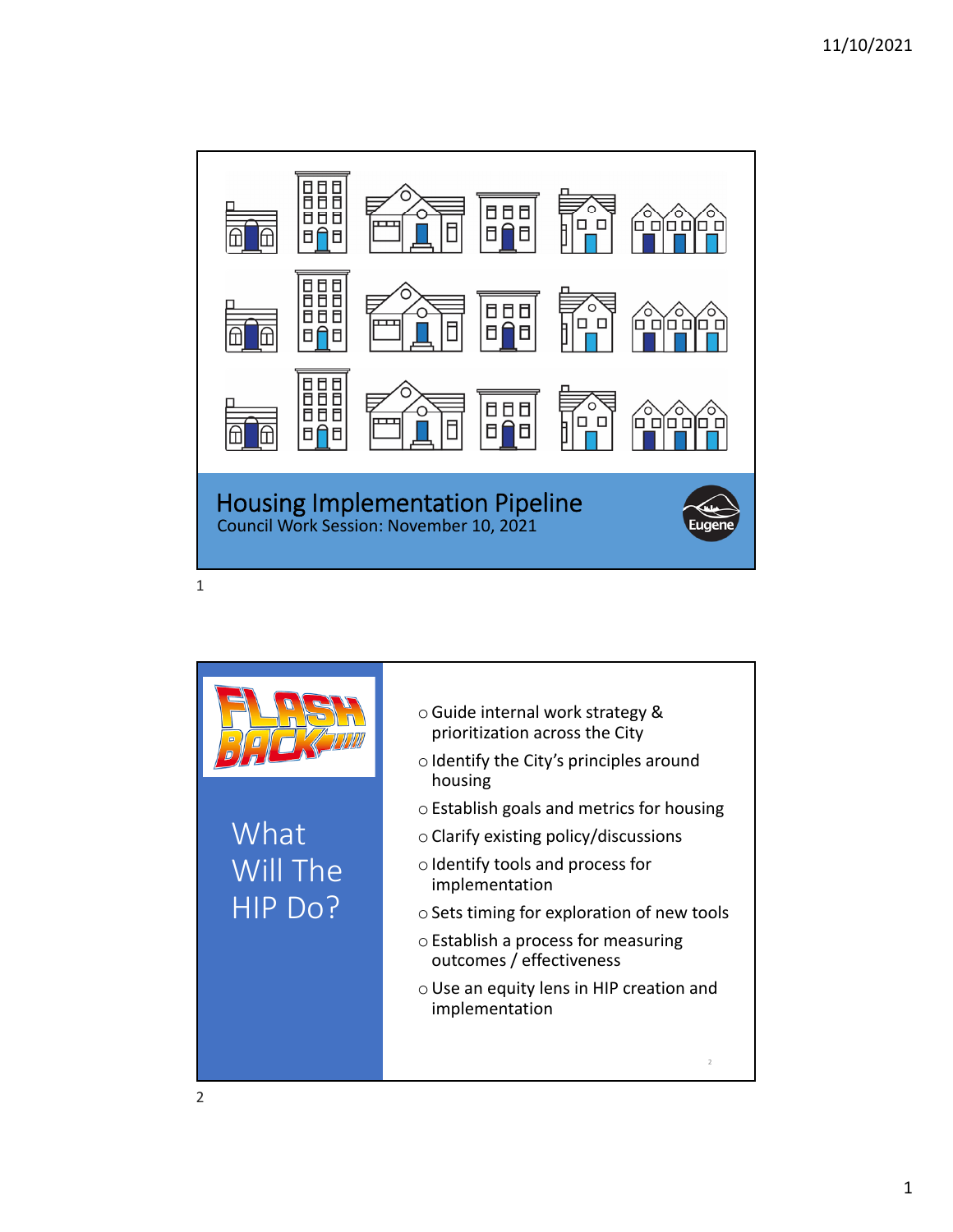

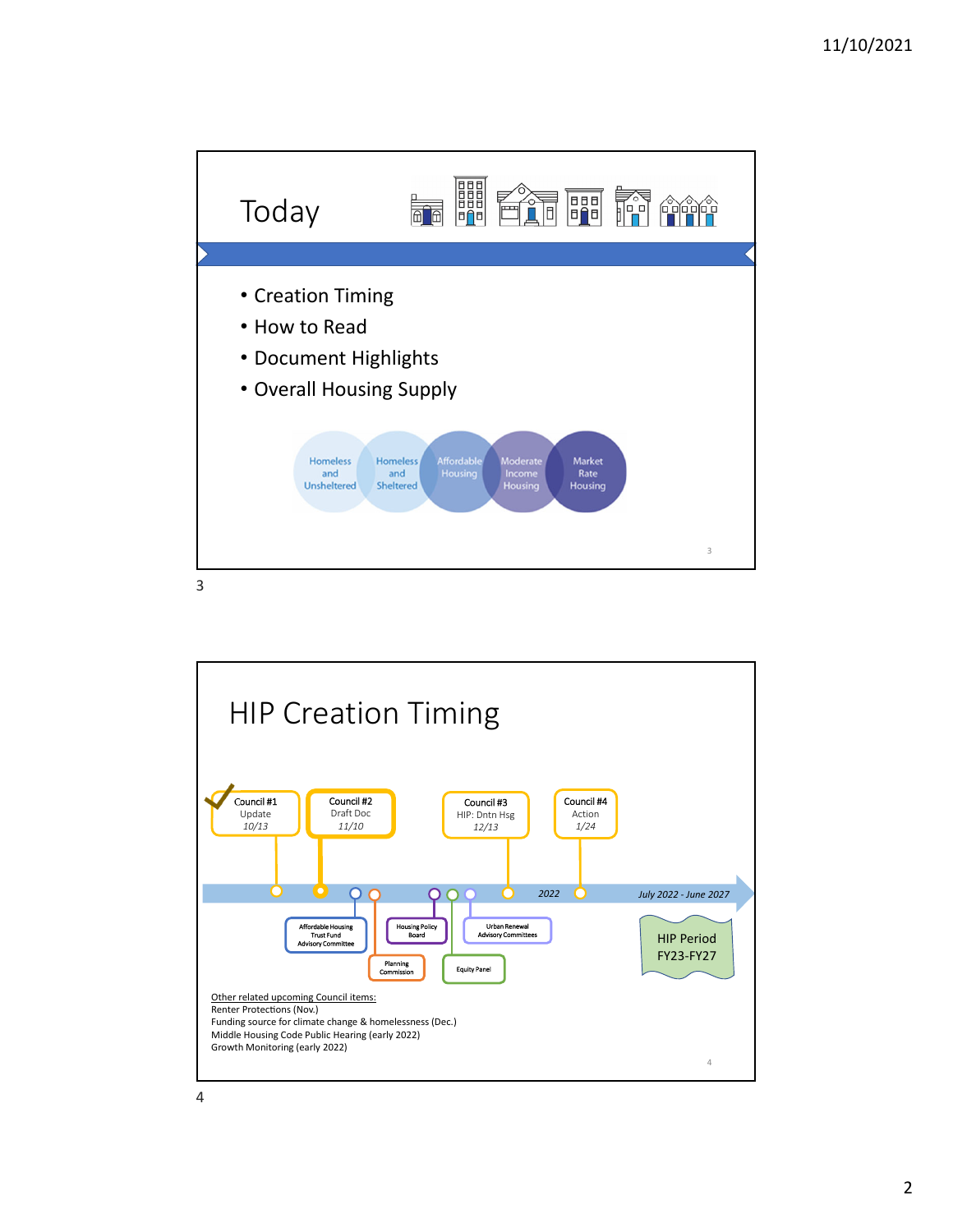





6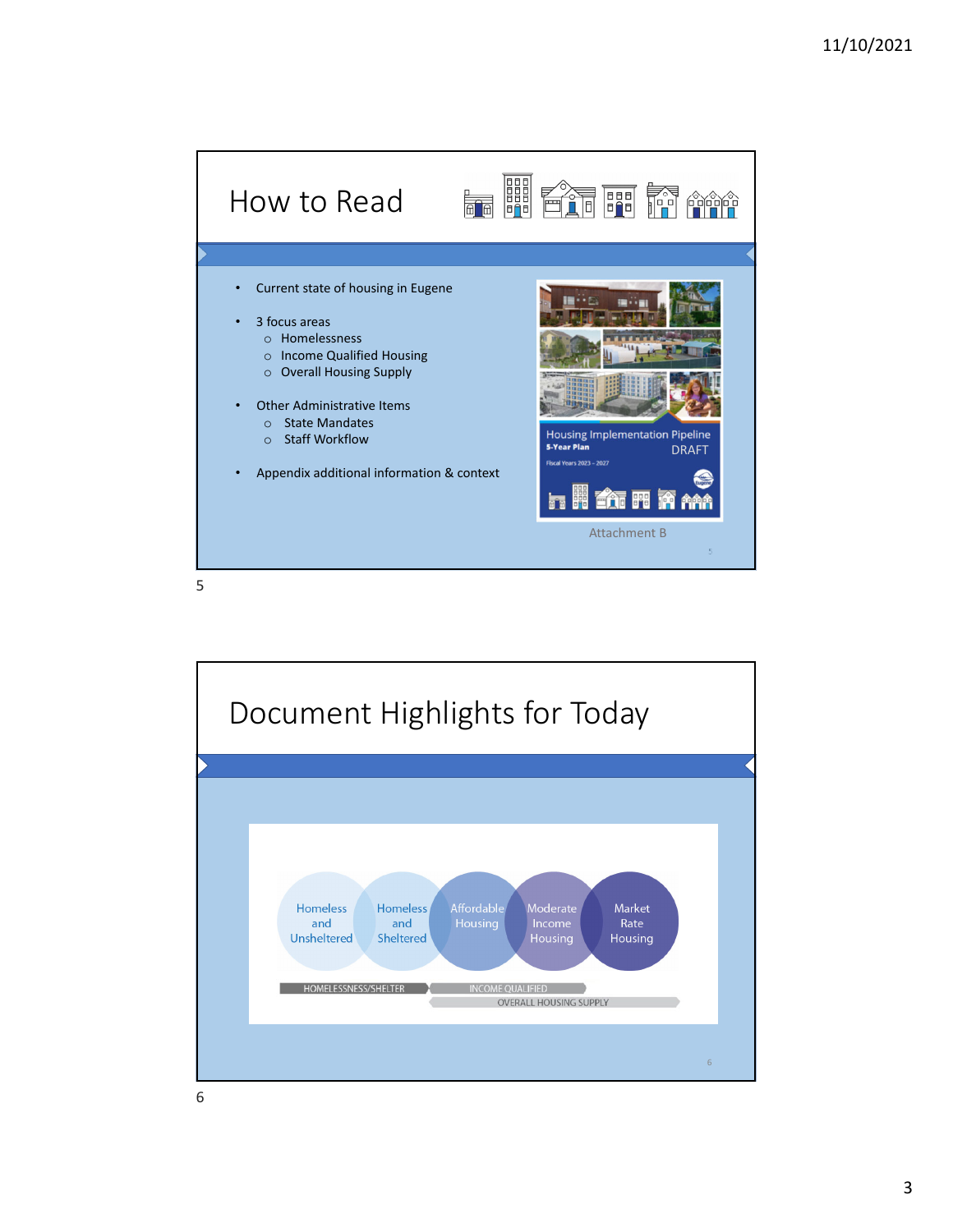



8